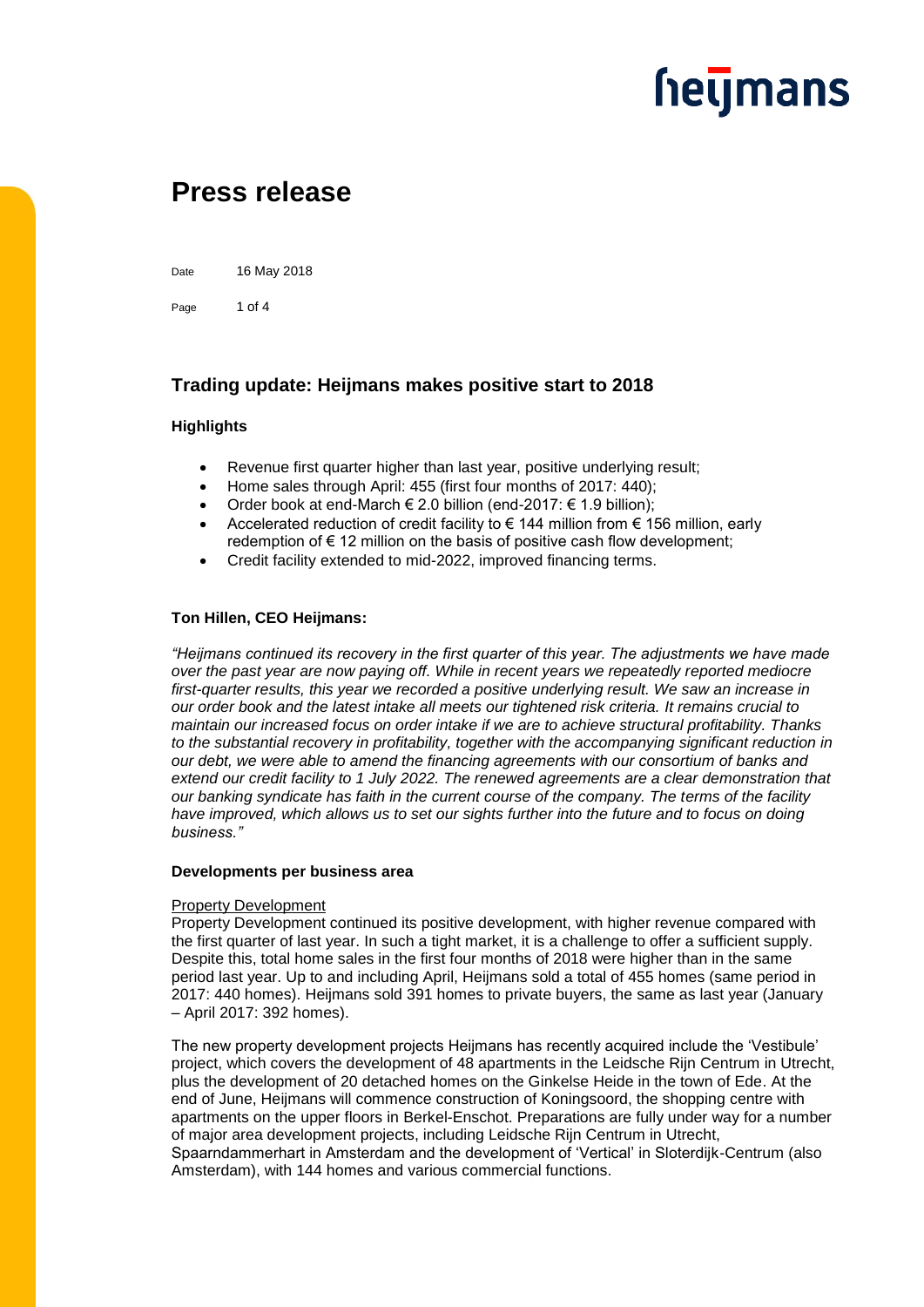### **heymans**

Date 16 May 2018 Page  $2 \text{ of } 4$ 

Heijmans introduction of the *OnbezorgdWonen* (carefree living) concept is the company's response to the demand for homes that anticipate and respond to the changing needs of residents in terms of comfort, safety and experience in each phase of their life cycle. The transition to gas-free construction is accelerating and Heijmans' ambition is to play a leading role in this transition by developing gas-free solutions at both individual home level and at area level. Heijmans sees gas-free construction as an opportunity to structurally improve the sustainability of the built environment. The development and realisation of 72 gas-free owner-occupier homes in the Tromppark project in Dordrecht is a perfect example of this. If new legislation to make gasfree construction obligatory is introduced too quickly, this could lead to delays in the start-up of new projects. This is expected to increase the pressure on the housing market even further. In addition to this, constant attention needs to be devoted to the start-up of development at new development locations in a market that is subject to steadily increasing pressure.

### Building & Technology

As per 1 January 2018, Heijmans combined its Non-Residential and Residential Building business areas under a single centralised management. The continued merging will be effected in the course of this year. This will enable us to streamline know-how and business processes further, so we can respond more effectively to market developments, while retaining specific competencies. By forming the 'Building & Technology' business area, and more specifically the multi-functional high-rise residential buildings segment, Heijmans is responding to the demand for large-scale, inner-city, multi-functional new-build projects. This category includes the ongoing transformation of the former industrial site Fenixloodsen in Rotterdam, with a mix of apartments, commercial spaces and cultural facilities.

Following a period of decline in the activity level in the business area Non-Residential new-build projects, we are now seeing an increase in the number of new projects with sufficient revenue potential to justify their risk profile. One example of this is Heijmans' involvement in the project for the new-build construction of the European Medicines Agency (EMA) headquarters in Amsterdam (participation 50%); another is the renovation and extension of the electrical and mechanical systems at the Paleis Het Loo museum. Via the development of innovative concepts, Heijmans wants to offer its clients added value and by doing so differentiate itself in the nonresidential building market. The BeSense innovation, which responds to the need for smart, data-driven building management on the basis of sensor technology, has already led to the installation of approximately 3,000 sensors at various clients.

Heijmans' Residential Building activities performed in line with expectations, with new contracts such as the one for 39 care homes in Huizen and 19 owner-occupier homes and 33 rental homes in Zeewolde, plus solid progress in the realisation of ongoing projects such as De Schoone Ley on the HAGA site in The Hague, 98 homes in Zevenhuizen and 67 homes in Pijnacker. As part of the current effort to increase the sustainability of the existing housing stock in the Netherlands, Heijmans is able to make its renovation expertise available to an increasing number of housing corporations, which is increasing the share of renovation in its Residential Building activities. For instance, Heijmans is currently working on the renovation of 1,000 homes for the Lefier housing corporation in Groningen, as well as the renovation of a total of 500 homes in Sittard for the ZOwonen housing corporation, as part of the corporation's sustainability programme.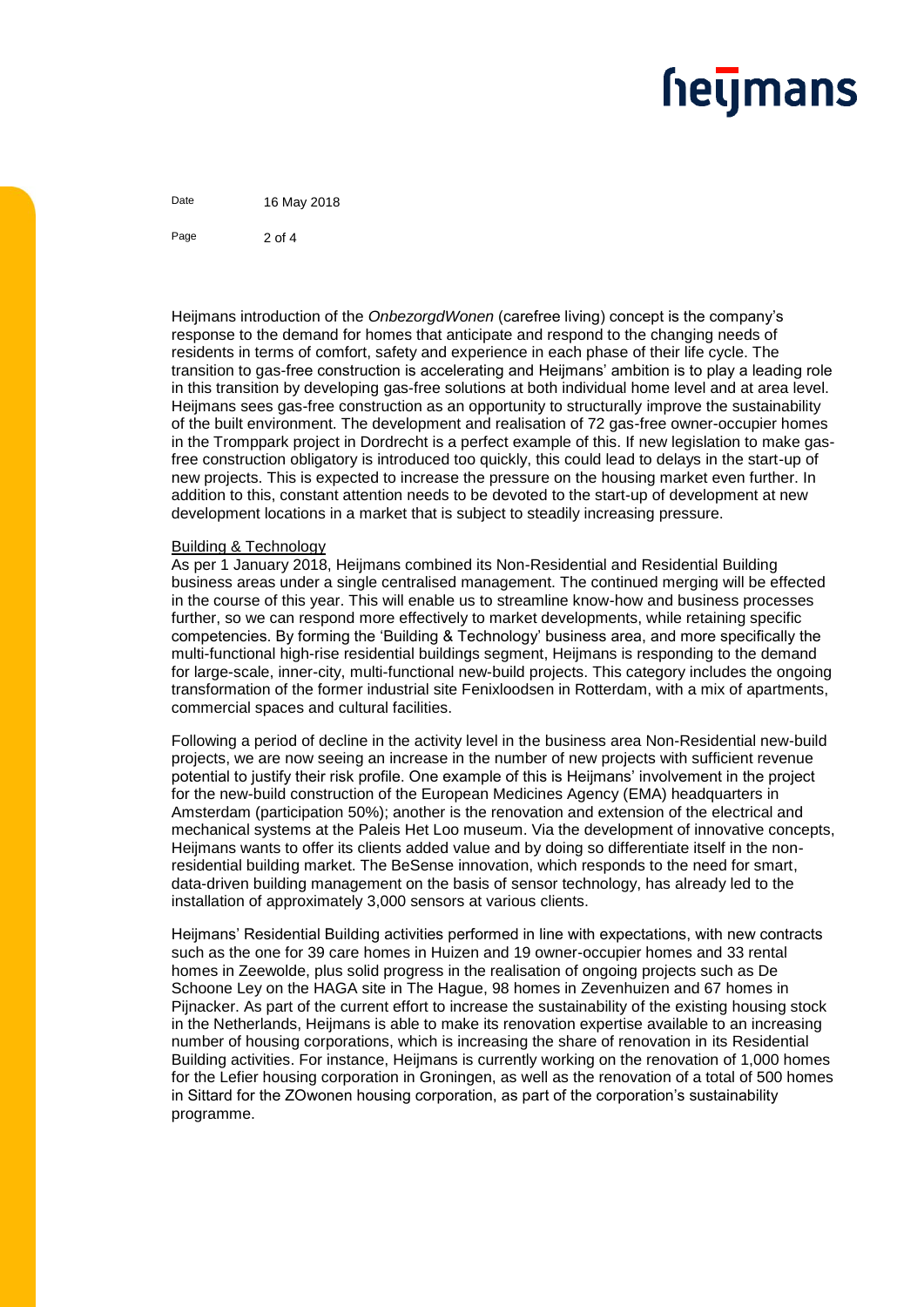# **heymans**

Date 16 May 2018 Page 3 of 4

### Infra

Infra showed more promise in the first quarter of this year than in the first quarter of last year. Based on a tightened focus on core competencies, better risk management and sound management, Infra is managing to seize opportunities in the market and win contracts for various new projects. On top of this, Heijmans is looking to achieve a better balance between large projects on the one hand and regional projects, asset management contracts and specialist activities on the other.

Heijmans recently received the provisional permit for the widening of the A1 Apeldoorn - Azelo motorway between Twello and Deventer and between Deventer-Oost and Rijssen. Heijmans also recently won the contract for the N280 Roermond project. This contract includes the deepening of the road, plus the construction of a parallel structure and two overfly junctions.

In the first quarter, Heijmans started preparatory activities for the connection of the Wieringermeer wind park to the national electricity grid. The work on the A9 motorway is progressing towards a significant milestone, with the forthcoming availability date of the tunnel for the Dutch Ministry of Public Works and Waterways (Rijkswaterstaat) set for end-June of this year. At Schiphol, Heijmans successfully completed the major maintenance project on the Polderbaan runway in mid-April.

### **Refinancing**

On the basis of the progress Heijmans has booked in the recovery of profitability and the reductions of its debt, Heijmans brought forward the talks with its banking syndicate on the renewal of its current financing terms, which were agreed in February 2017. Heijmans has since reached full agreement with the banking syndicate, consisting of ABN Amro, ING, KBC and Rabobank, on the amended terms.

The main agreements in the extended financing agreement are:

- The original agreement that was set to end mid-2019 has been extended for a period of four years, from now to 1 July 2022, effective as of 16 May 2018;
- At Heijmans' request, the total commitment of the facility has been reduced with immediate effect by € 12 million to € 144 million and will be gradually reduced to € 121 million in the period to 30 June 2019. As previously reported, KBC will exit the banking syndicate fully as per 30 June 2019. In effect, the reduction of € 12 million means that KBC's first two repayment instalments, which were originally planned for the second half of 2018, have been repaid earlier. This decision was based on the past year's strong cash flow generation. There were no changes to the security package;
- The interest rate margin improves and a number of performance-related agreements were made that could result in further phased improvements in the margin to 1.65%;
- The Interest Cover Ratio (>4) and Leverage Ratio (<3) remain unchanged. The Average Leverage Ratio has been adjusted downwards from a maximum of 2.5 to a maximum of 1.5 through the period to Q1 2019 and a maximum of 1.0 in the subsequent quarters. As at end-Q1 2018, the actual Average Leverage Ratio stood at 0.4, well within these new covenants. A new financial covenant is the Solvency Ratio, under which the Guarantee capital has to be at least 20% of the balance sheet total in 2018 and 2019, and at least 22.5% in the years thereafter. This ratio will be tested annually at year-end.